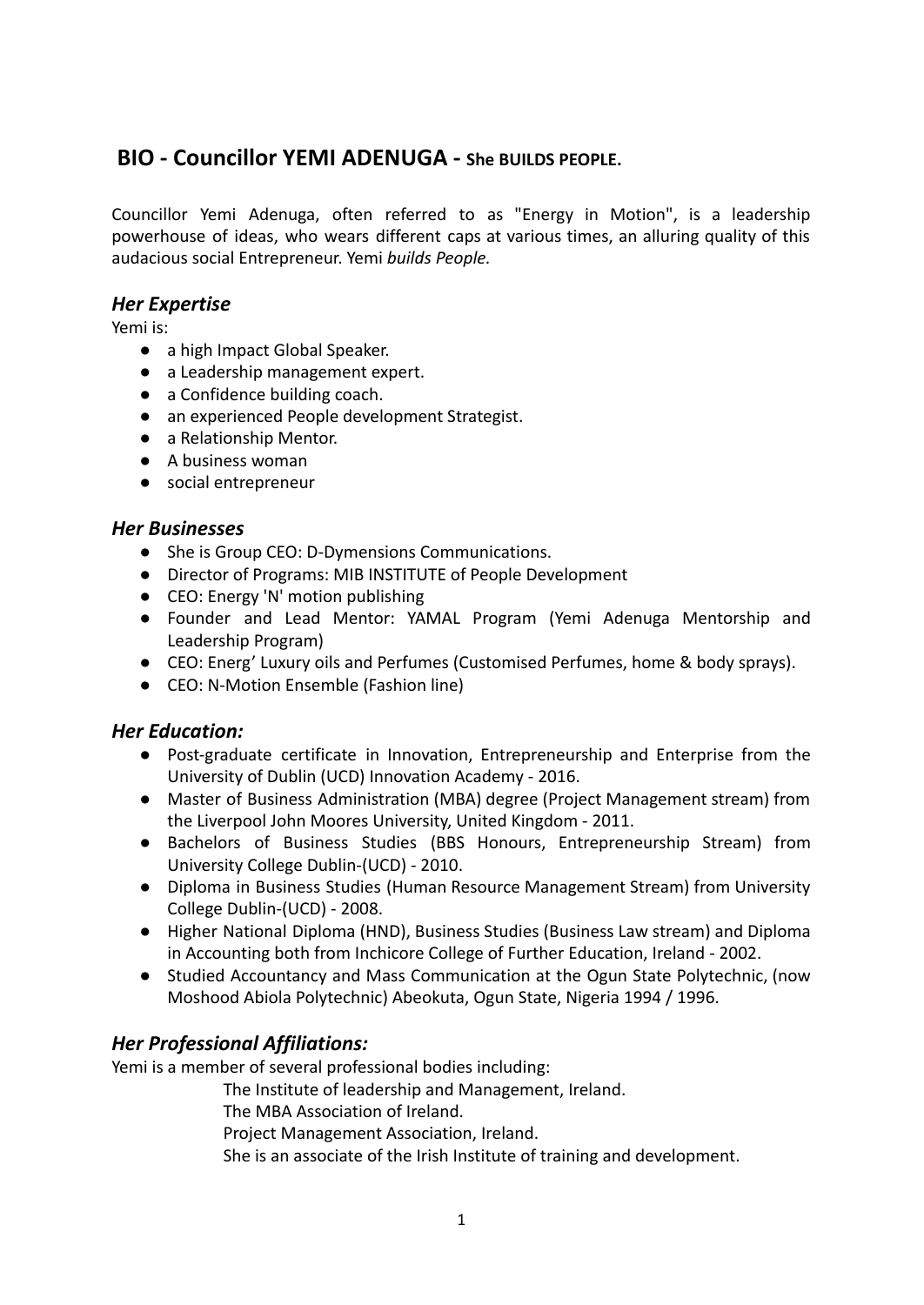# *Her Achievements*

Today, Yemi has risen through adversities and challenges, breaking barriers, and making history along the way.

As a history maker, Yemi is:

- The 1st Black-Female Public Representative to be elected in the Republic of Ireland.
- The 1st Migrant Councillor to be elected to Meath County Council.
- The First migrant to ever be written into an Irish school textbook, (the 6th class Geography and Science textbook by folens publishers), making her a topic of study in primary schools across Ireland.
- The first migrant *PEACE COMMISSIONER* for County Meath in Ireland.
- The first female presenter to present a programme on the first private Radio station in Nigeria, Ray Power 100fm.
- The director and producer of the first programme ever to be aired, on the first private Television station in Nigeria, Africa Independent Television (AIT).
- Yemi and her family 'THE ADENUGAS' are the first migrant family to feature on Ireland's Number 1 reality TV program "Gogglebox Ireland" aired on Virgin Media TV.
- Listed as an Irish woman of influence by the Irish Tatler Magazine.
- Recognised as one of Ireland's 100 women changemakers, powerbrokers and champions of humankind by the Irish Examiner
- Named *"Game-Changer in Irish politics"...* The Irish Independent Weekend Magazine.
- Seasoned broadcaster of nearly 3 decades who hosted and produced the Multi-Award-winning TV talk show, 'Sharing with Yemi' which was Nigeria's leading talk show from 1996 – 2000. The program now airs online on Facebook with a viewership as high as 10,000 in an episode.
- 2-time bestselling Author of "The Power of Thank you" and "Exploring Options".
- She is married to Deji Adenuga, Nollywood A-list actor, and is a mother of 4 and grandmother of two handsome boys.
- She is a multi-Award-winning TV- Personality and Global motivational speaker.

# *Her involvements*

Yemi serves as director on the boards of several organisations and is a member of numerous statutory committees and a Special Project Committees in and outside Ireland.

- She is Chairperson of the board of Ard Rí Community National School, Navan, Meath.
- Chair of the Meath Local Travellers Accommodation Consultative Committee, Meath.
- Chair of Fine Gael Intercultural Network (FGI).
- Board member of Meath Enterprise.
- Board member of Colaiste na Mí, secondary school, Navan, Meath.
- Board member of Solstice arts centre, Meath.
- Member of Africa advisory Council, Change foundation, California, USA.
- Member of Advisory board for Africa projects, AUNUA, Ireland.
- Member of Meath Local Community Development Committees.
- Member of the Joint policing committee, Meath.
- Member of the Meath County council Climate action forum.
- Served as board member of National Women's Council of Ireland (NCI), Ireland.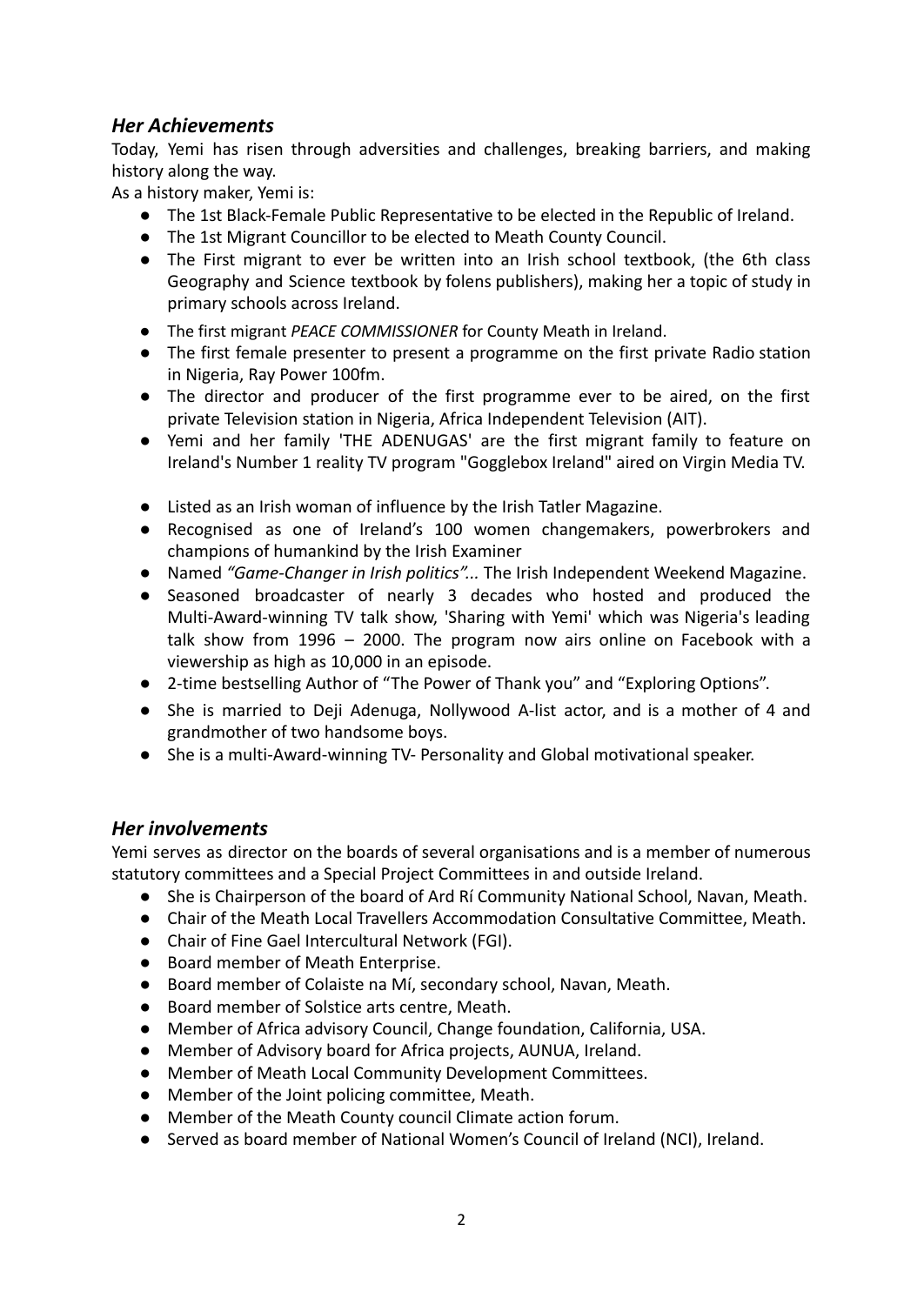- Served as two-time Chairperson of the Board of Management of Cultúr Migrants Centre, Meath.
- Served as the Chairperson of the steering committee of the M.I.M.E project (Migrants Integrating in Meath Equally), Ireland.
- Served as Vice-President of the Meath Intercultural Network (MIN).
- Was project Manager for Cultúr Migrant Centre, Ireland.
- Worked with a team of other PLA researchers to carry out a thorough and very successful research project work which led to the development of an Integration Strategy in County Meath.

### *Her projects*

- Yemi is a Social Entrepreneur and a women and youth advocate.
- She is founder and president of SHEROES GLOBAL, a social enterprise that inspires, empowers, and impacts women and Young people to be more and celebrates them when they dare to be more through their various life changing programs and projects.
- She is founder of the YAMAL PROGRAM (YEMI ADENUGA MENTORSHIP AND LEADERSHIP PROGRAM) a global mentorship program for women and young people in various areas of life including business, leadership and relationship. Yemi has mentored about 15,000 mentees in over 25 years.
- She is founder and Curator of THE GODMOTHERS NETWORK, a global network of female leaders who mentor young women to build confidence, become and occupy space.
- She is the founder of THE BOYS TO MEN PROJECT, A SHEROES GLOBAL INITIATIVE aimed at raising boys to be GOOD MEN.
- She is the Festival Director of CULTUREFEST, an annual celebration of diversity and inclusion through the arts in the republic of Ireland under the umbrella of Nigerian Carnival Ireland.
- She is the founder of the EXPLORING OPTIONS PROJECT aimed at inspiring young people to think of a possible career path early in life and use their skills while in school or vocational training. Through the project, Yemi gives her second book, 'Exploring options…a guide to making career choices' free to young people. Till date, she has given out 12,500 copies of the book.

# *Her Story*

Yemi's story is that of determination, courage, and perseverance.

This wife, mum of 4 and Glam'ma of two grandsons was born and raised in a polygamous home where her father had 7 wives and 27 children. She is number 16. Her mother was the last of the 7 wives with 6 biological daughters, 4 stepdaughters, but no son. Her mother raised 10 girls and was told by her husband's family that the 10 girls would never equal 1 boy, that they would amount to nothing, and be nobodies who will all end up on the streets of Lagos as prostitutes. Yemi was only 13 years old when she heard those words. Those words became the motivation for Yemi's determination to be somebody.

Yemi believes that: *"NOBODY has the right to tell ANYBODY they cannot be SOMEBODY, and ANYBODY who is determined to be SOMEBODY can be".*